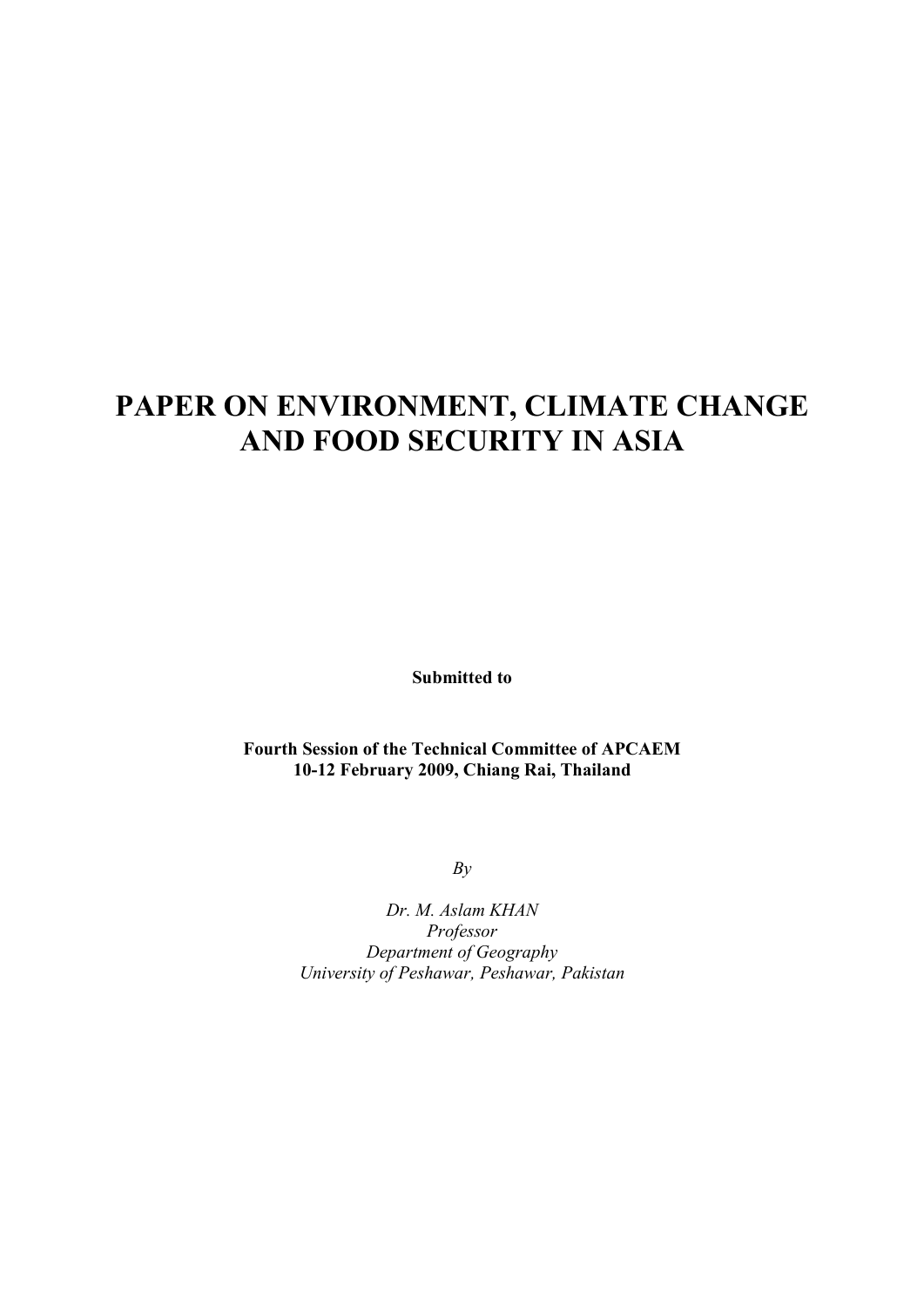# **Introduction<sup>1</sup>**

The United Nations Asian and Pacific Centre for Agricultural Engineering and Machinery (APCAEM) aims at promoting sustainable agriculture development for the eradication of poverty by guaranteeing environmental sustainability. Such agro-based environment- friendly technology is considered as Green Technology (GT).

Literatures show GT encompasses a continuously evolving group of methods or materials, from techniques for generating energy to non-toxic cleaning products. It is that innovation which reduces waste by changing patterns of production and consumption. It is also defined as environmental healing technology, which reduces environmental damages created by the products and technologies for peoples' conveniences. Most of the businesses may not be very excited to "go green" by reducing emissions since their motto is to make money not to save the planet. The global strategy should be to help businesses do both.

## **Objective**

The overall objective of the study was to conduct feasibility study by summarizing the overview of the status of the application of GT in selected member countries of APCAEM. The specific objectives are:

- 1) Identifying appropriate technology suitable for income generation through sustainable agriculture i.e., ecological agriculture, rural renewable energy, etc;
- 2) Examining the impact and implications of national policies for making recommendations for the extension of appropriate technology;
- 3) Diagnosing policy-level impact of GT on rural income generation under the sustainable agriculture development framework;
- 4) Reviewing the challenges and available policy options for the adoption of GT

The objective was also to initiate GT for bringing innovation and changes in daily life by meeting the needs of present generation without damaging or depleting biodiversity for the future generation. The present study therefore, explains link between the applied technologies and their relationships with environment-friendly agriculture; poverty reduction; rural environmental concerns; rural income and gender dimensions.

## **Methodology**

The feasibility study attempts to identify the gaps in the application of GT and explores the viability for their application based on the results from experiments through agricultural and environmental technologies. The study identifies and assesses appropriate technologies; reviews policies; reviews impact assessment and recommends available options. The GT application is reviewed by further

 $\overline{a}$ 

<sup>&</sup>lt;sup>1</sup> Present paper is based on author's work completed for UNAPCAEM. The author would sincerely like to acknowledge the invaluable contributions made by Professor WANG Maohua from China, Dr. S.K. Tandon from India, Prof. G. Gantualga from Mangolia, Dr. S.K. Adhikari and Dadhi Adhikari from Nepal, Dr. Kwang-Jae CHOE from ROK, Dr. Nguyen Quoc Viet from Vietnam, Prof. Ping Chang, and Ms. Zhaorui Meng of UNAPCAEM on the original version of the report.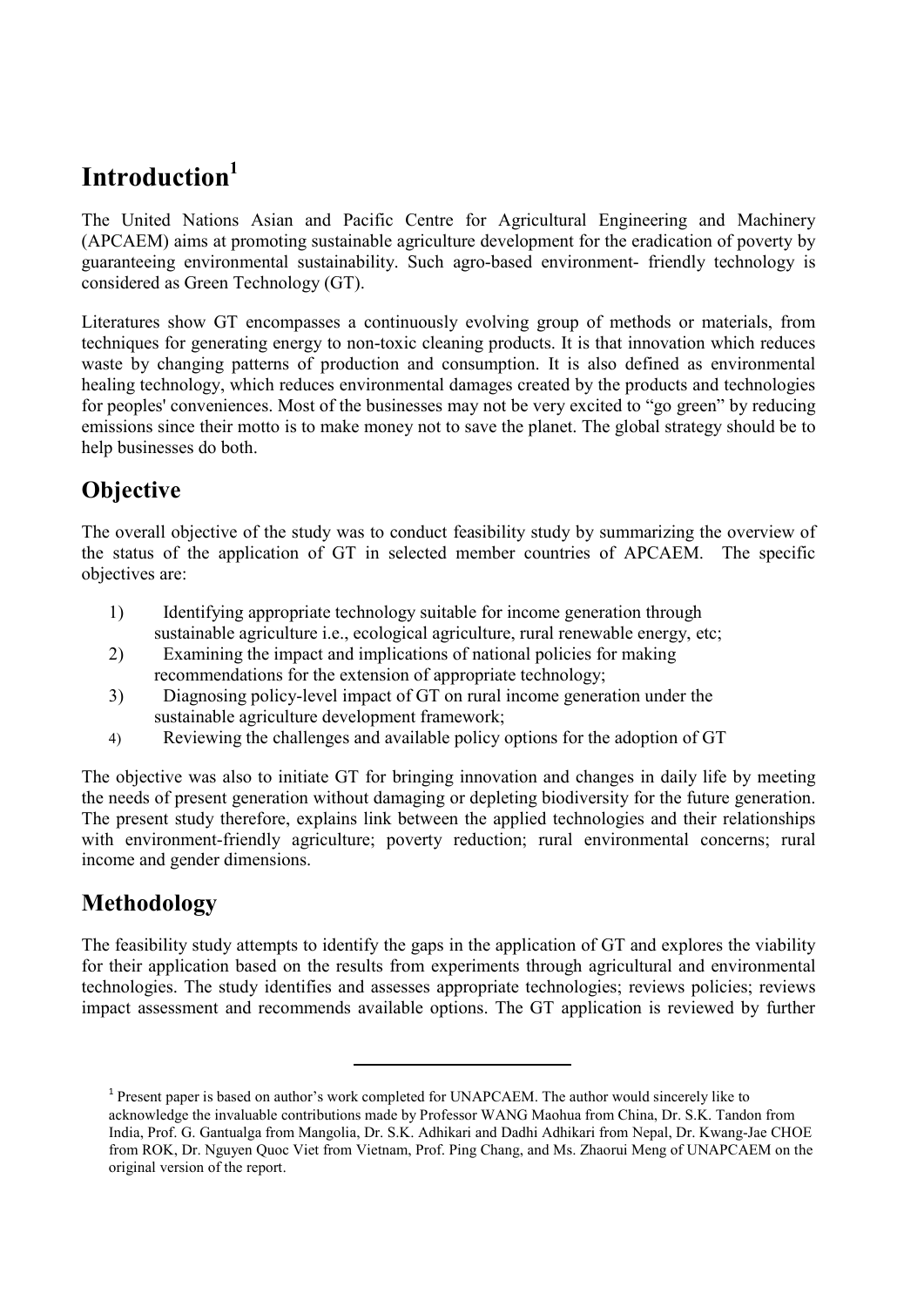elaborating the issues on how this technology can raise farm income, conserve biodiversity, acknowledge women's participation and justify the sustainability of Mother Nature.

As reliable data on emerging technologies for sustainability assessment are still inadequate, the recommendations are largely based on qualitative methods and on an operational definition of sustainability using priority indicators. Furthermore, the review of selected regulatory measures in the chosen countries is made to find out their strength and weaknesses to facilitate GT initiative. Recommendations are made to develop favorable regulatory frameworks for the further development of GT.

Technology has been selected on the basis of seven criteria suggested by Robert C. Wicklein in his paper entitled, "Design Criteria for Sustainable Development in Appropriate Technology: Technology as if People Matter" (http://www.iteaconnect.org/Conference /PATT/PATT14/Wicklein.pdf). The criteria are:

- 1. System independence<br>2 Image of modernity
- Image of modernity
- 3. Individual technology vs. Collective technology
- 4. Cost of technology
- 5. Risk factor
- 6. Evolutionary capacity of technology
- 7. Single purpose and Multipurpose technology

The study involves consultation with relevant stakeholders to properly assess the overall value of GT application. The situation analysis of GT in general in selected member countries of the United Nations ESCAP and evaluation of the good practice model of the application of GT in selected areas in the proposed countries, namely; India, Malaysia and Nepal is expected to have produced the practical guidance for policy decisions in the subsequent phase (II) of the project with regards to the development and delivery of best practice model.

The present study shows that the adoption of GT has increased agricultural output without depleting presently available resources beyond the point of recovery. This study also found that solar photovoltaic, wind energy, biofuel, biogas, micro & small hydropower, biomass, solar thermal, improved water mill, geothermal energy, bio transgenics, organic farming, integrated pest management (IPM), agro forestry are some of the most feasible technologies in the APCAEM member countries.

This study has made situation analysis of selected technology on the basis of following indicators:

- 1. Current Performance
- 2. Policy
- 3. Cost benefit
- 4. Performance Indicator

### **Green Technology and their Interlinkage**

The demand for cereals in the developing countries is expected to increase by 59% in the next 25 years but the growth rate in cereal yields has declined alarmingly (Janvry, Graff et al., 2000). The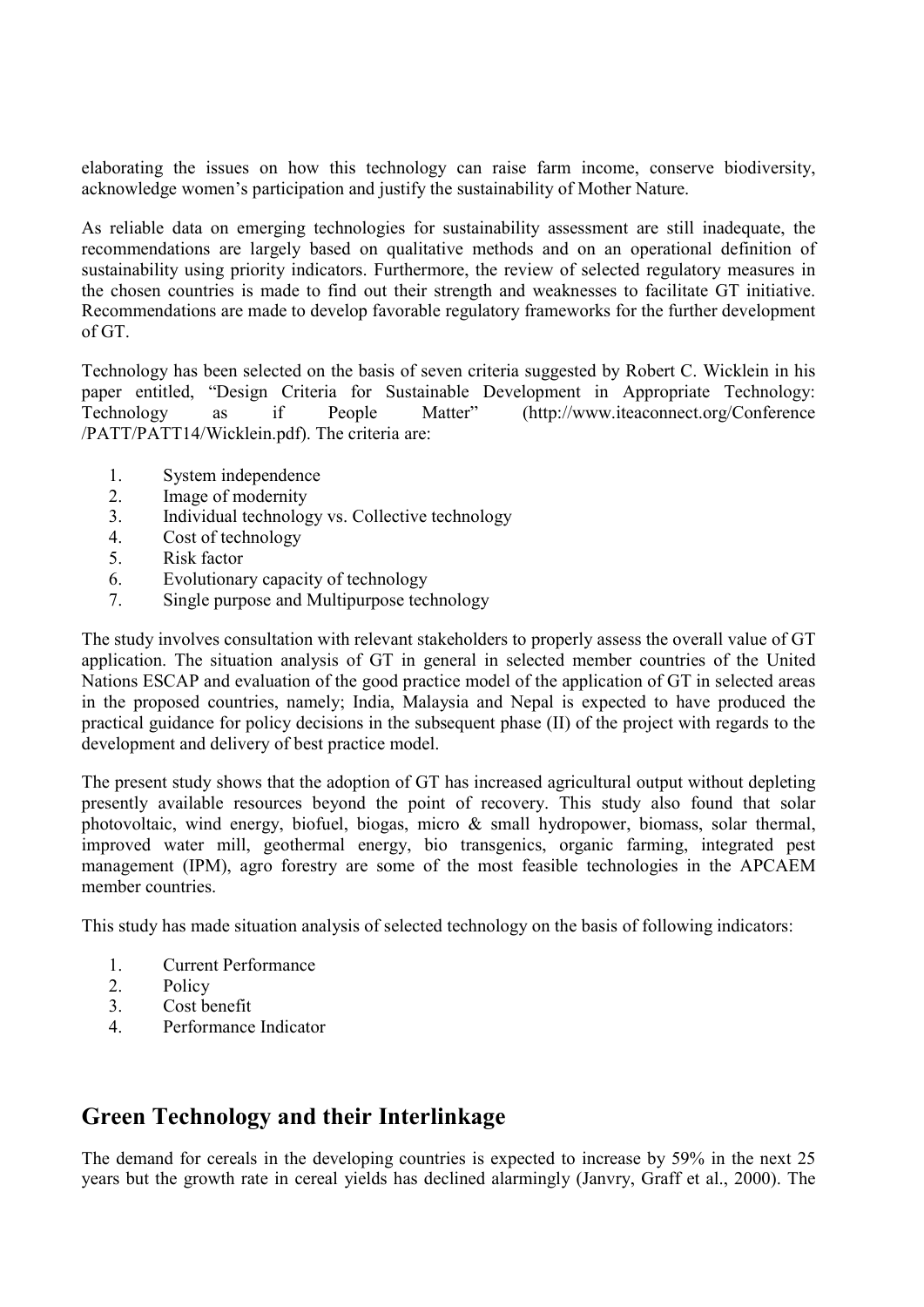major question today is to increase the yield by devising the technology that will save the environment without sacrificing growth. The case for alternative agriculture technology is therefore realized to meet huge global demand. The advances in solar, wind, bio-energy and energy efficiency design has speeded up the development of technology-driven energy and cost efficiency mechanism to justify economic growth.

There is a link between poverty reduction and growth in productivity. The productivity can be increased if local knowledge is combined with the improvement in technology to meeting particular conditions. The irrigation of deserts is proved to be economically feasible and desirable to upgrade low productivity marginal lands into higher productivity land through the improvement and development in technology. As yield increase has been an important source of growth, FAO estimates over next couple of decades, about 80 per cent of the production expansion will be linked with yield increases and about 20 per cent with agricultural land expansion (http://www.fao.org/Wairdocs/TAC/X5784E/x5784e08.htm). This reiterates the importance of the proposed feasibility study.

The wastewater and sewage disposal has been major threat to human health in developing Asia. The liquid waste discharged by domestic residences, commercial properties, industry or agriculture generates potential contaminants and concentrations that to some extent is minimized or recycled in the developed world. It necessitates the adoption of available and affordable technology for renewable energy including sunlight, wind, rain, and geothermal heat, which are naturally replenished. The technologies that are available are solar power, wind power, hydroelectricity/micro hydro, biomass and biofuel for transport.

Data shows agricultural land being increased by 13 per cent in the last 30 years at the expense of lowland forests and their rich biodiversity. With virtually no reserves of land with crop production potential, Asian Development Bank's (ADB) estimate shows that land use per person will fall from 0.17 hectares in 1990 to 0.12 hectares in 2010 (http://www.adb.org/Documents/Conference/Technology\_Poverty\_AP/adb5.pdf). Furthermore, the pressure from worldwide urbanization, manufacturing and population growth necessitates a renewed commitment to clean energy and environment solutions. The need is a balanced mix of alternative energies and the development of new technologies. The skyrocketing costs of energy and agricultural inputs have reduced profitability, which has severely damaged the environment. This necessitates the proper assessment of the constraints and potentials of natural resources by examining policies of respective governments, and appropriateness of agro-technologies. The development of biotechnology is therefore, recommended to properly assess socioeconomic, food security and environmental impacts for helping the poor rural communities for maintaining sustainable agriculture.

Globally, including the Asian and Pacific Region, major agro-technological changes have been noticed. Such changes have been in agronomic practices; developing crop varieties with increased resistance to various diseases and pests; fertilizer-use and water conservation technology; and technologies making cultivation suitable under various agro-climatic conditions. As a reference to environment-friendly technology, organic agriculture has been considered as the fastest growing fields of the food sector. Therefore, organic agriculture has become a niche market since it forms 1%-2% of the total food market share (http://209.85.175.104/search?q=ccache:/W513sqG3UwJ:orgprints.org/9431/01/9431\_Pali\_Poste\_r. pdf+9431&hl+ne&ct+clnk&cd+2&ql+np&client=firefox-a) and demonstrates a popular case for organically managed land practices.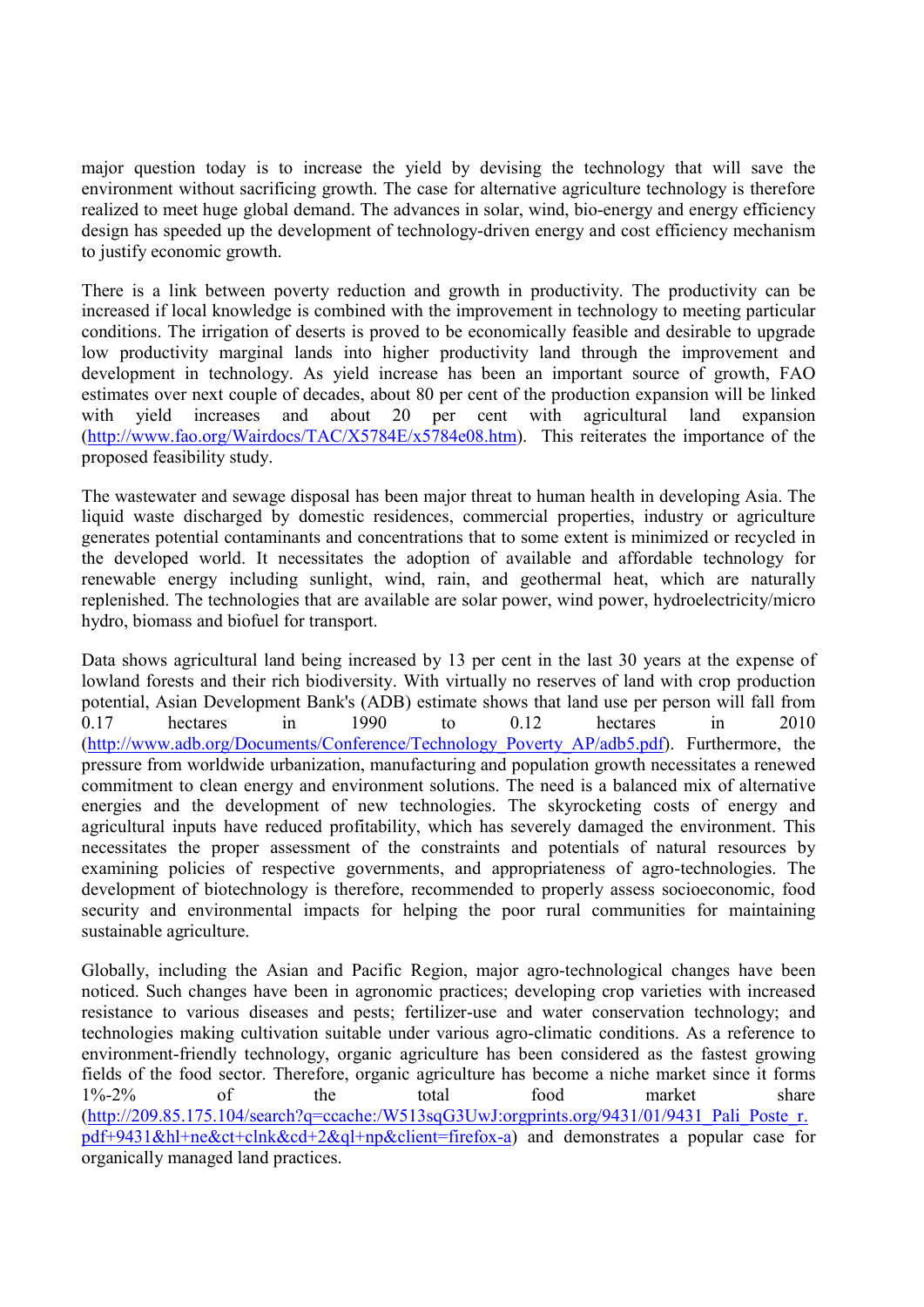Studies show every 1% increase in per capita agricultural output led to a 1.61% increase in the incomes of the poorest 20% of the population. On average, every 1% increase in agricultural yields reduced the number of people living on less than US\$1 a day by 0.83% (Thirtle et. al., 2001). Hence, development of agriculture sector, defined in terms of increased production with decreased average cost, becomes prerequisite for the overall development of an underdeveloped economy.

The revolution in Information Technology for precision farming, applied research in understanding ecological systems as production ecology and gene revolution for advancement in biotechnology have brought about major technological changes in agriculture. Although the technologies are available such as, the biotechnology, genetic engineering etc, the challenge is to determine the most suited and affordable technology by developing market mechanism for making applied technology competitive and sustainable.

In some countries government purchasing is encouraged for the products whose contents and methods of production have the smallest possible impact on the environment (http:/www.greentechnology.org/what.htm). In recent years, much more emphasis has been given in linking environmental factors with diversified development activities. For example, the terminologies, often used as "green building", or "high performance building", and or "sustainable building" address the impact of technology on environment. It is found that energy, water, and materials are used so efficiently while constructing the structure, it not only support the longer lifetime of the structure alone, but also the health and productivity of occupants.

The fundamental concern of any technology is its sustainability. Some popular experiments are carried out in South Asia as a simple tool for income generation. For instance, in Bangladesh, the mobile-lady offer door-to-door services in the village by taking the water testing kit for testing of water pH. They read the water pH meter measurement and explain the status of shrimp ponds for healthy harvests. They also offer additional information to the farmer and soil pH testing is one of such services provided to crop cultivators. The mobile lady thus connects communities to the telecentres. In the absence of mobile-lady, the farmers would either spend 2500 Taka or travel long distance to get such services (http://www.sustainabilityfirst.org/2007/07/mobile-lady-story-ofwomen-empowerment.html).

It is sad to note that although rural women are responsible for half of the world's food production and produce between 60 and 80 per cent of the food in most of the developing countries; their contribution to global food security is not properly recognized and is overlooked in development strategies (http://www.fao.org/GENDER/en/agri-e.htm). The indigenous people especially the vulnerable women who live in a risk-averse mindset and work in under-resourced and underprivileged region of Asia need to be supported by modern technology to combat fragile ecosystems and other related externalities. This necessitates linking gender issues in policy documents to support women from poverty reduction and food security perspectives.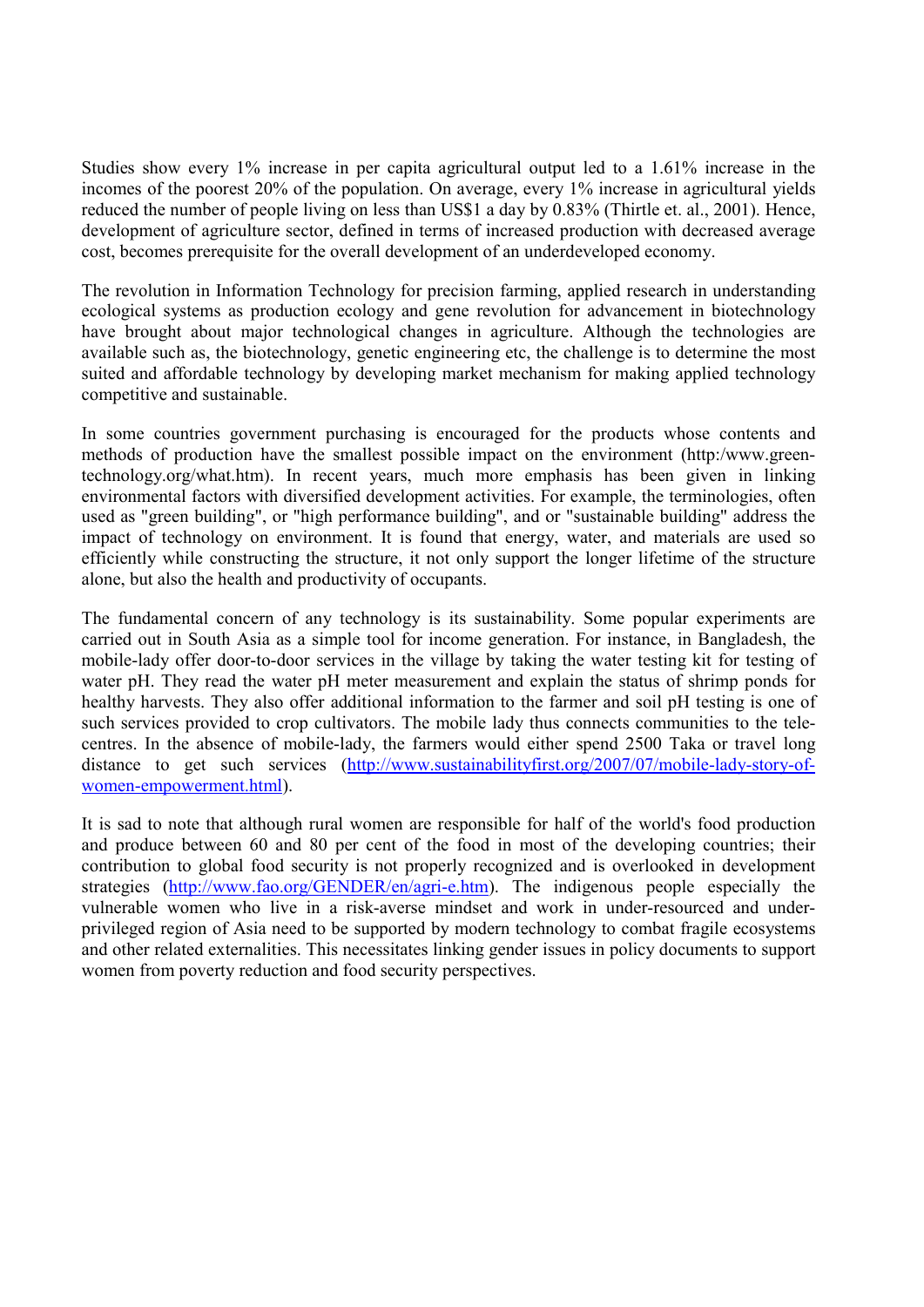## **Status of GT in APCAEM Member-Countries**

## **(Nepal, India and Malaysia)**

The world is realizing country-specific budgetary constraints and the failure of development assistance to make poor people's life better. For this obvious reason, development critiques have been asking the question "can development be exported"? Therefore, the big hope of utilizing indigenous local resources is green technologies. This alternative can be sustainable, which generates employment and increases income.

Globalization has contributed to the decline in the demand for cereals and pulses in food basket. There is a higher demand for high-value crops such as fruits, vegetables, milk, meat, livestock products, egg, fish and other processed commodities. High transaction costs per unit of output and tough conditionality of importing countries have undermined the gains from agricultural trade in general. Poor countries have not been competitive due to the inadequacy of skill, capital, technology and required regulatory measures.

South Asia faces constraints in the governance of biotechnology. Therefore, the regulatory measures need to be strengthened for the effective management of bio-safety. India initiated biotechnology as a tool for the growth of agriculture and health sectors since the Sixth Five Year Plan (1980-1985) period. Biotechnology in India has helped sustaining cotton production and also the development of virus-free potato seed, banana and micro-propagation of sugarcane through tissue culture.

In Nepal, biotechnology policy focuses on food security and poverty alleviation. As this policy largely emphasizes on the agriculture sector, the government intends to provide easy and affordable access to biotechnology products and appropriate inputs such as bio-fertilizers etc to the agriculturists. In principle, biotechnology should mean recombinant DNA technology and tissue culture for the development of improved products; its application is however, limited to tissue culture propagation of few economic plants such as, potato, banana, citrus and the development of animal vaccines.

Nepal is overwhelmingly an agricultural country with more than three-fourth of its people adopting agriculture as their occupation. Nepalese agriculture is heavily based on forest. Traditionally, there has been close link between agriculture, forest and livelihood of Nepalese poor. Developments in renewable energy sector of Nepal offer opportunity of cross cutting amalgamation of rural (renewable) energy sector and agriculture sectors. Examination of the possible nexus can suggest strategies for green and sustainable agriculture. Modern biotechnology especially in agriculture has helped to do things that people could not do before. To give some examples, the technology has produced first generation of Genetically Modified (GM) crops such as herbicide-tolerant and insectresistant crops. The examples of second-generation plants are the nutrient content like vitamin Aenriched rice and oils that have improved lipid profile. The third generation plants are being developed to provide specific health benefits (http://findarticles.com/p/articles/mi\_qn6207/is\_/ai\_n24373048). Although we find complaints about the health and environmental problems from GM crops, it has not yet been proved. Instead, the benefit of technology is much higher since it can contribute to increasing GDP, protecting biodiversity from excessive expansion of agricultural land and safeguarding human and animal health by reducing the use of agrochemicals.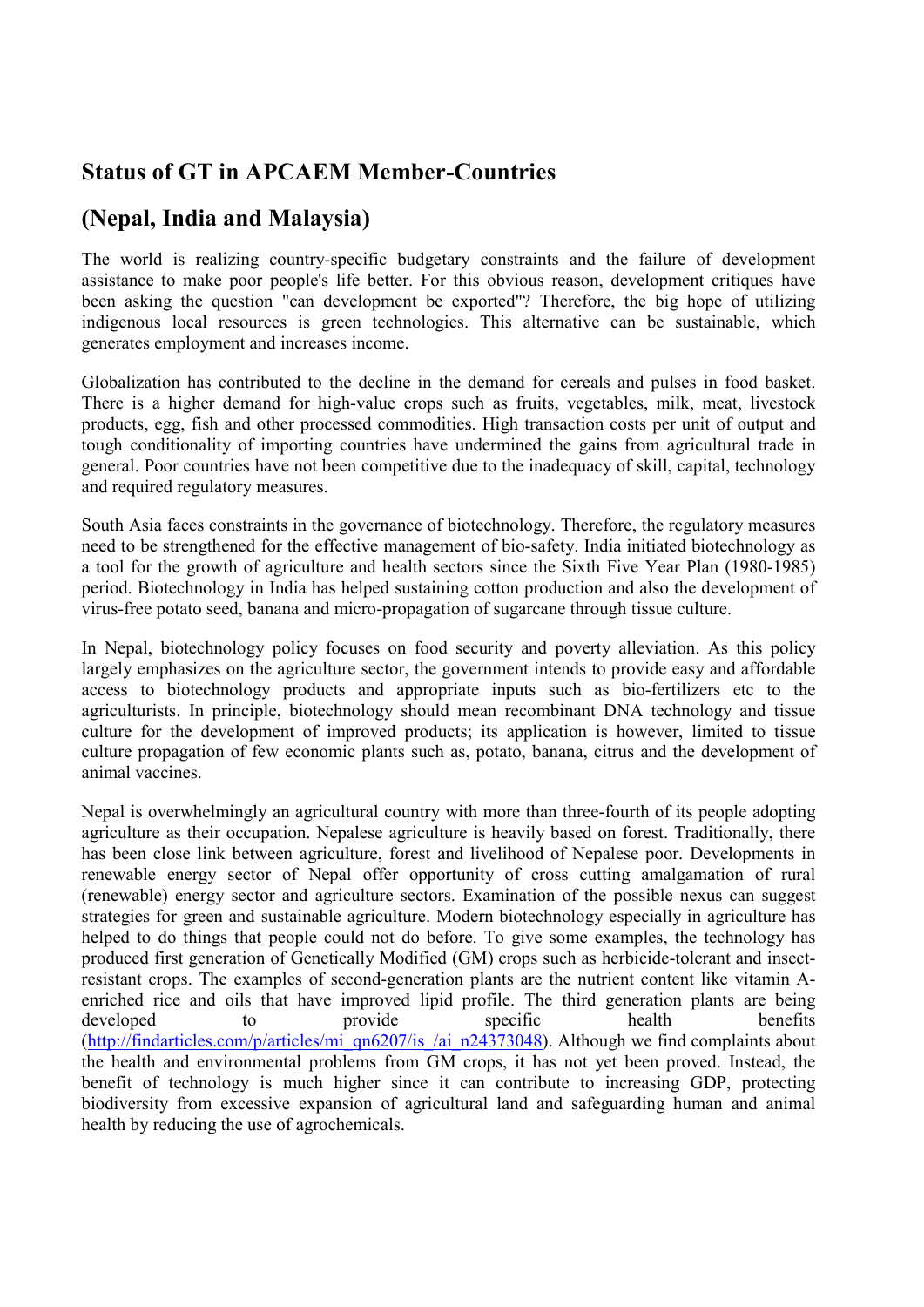To develop the regional and global competitiveness, Malaysia is commercializing the technologies through the Bio-valley Strategic Plan. As biotech thrives on innovation, the Bio-valley is a centralized development area for biotech with incentives for entrepreneurial culture, cooperative development, and collaboration between academic institutions, industry, and investors both within Malaysia and overseas. The aim of biotechnology policy is to transform and enhance the value creation of the agricultural sector and make impact on human life and economic progress. Under this policy, the scientists are actively engaged in fermentation based activities, production of valuable biologicals, plant or animal cell culture, value addition, and genetically superior planting materials (http://www.dbtindia.nic.in).

Surveys conducted over 2,000 manufacturing companies in Malaysia reveals that several factories have already started to save energy costs (http://eib.ptm.org.my/index.php?page=article&item=98). It opens up opportunities to companies that can offer energy management services for identifying ways to save energy and costs. The Academy of Sciences Malaysia (ASM) assists in upgrading the technological capabilities and competencies in the industry. A report from USAID estimates that total energy efficiency market in Malaysia will increase to US \$ 557 million by 2015 from merely US \$ 167 million in 1996. The fiscal incentives need to be strictly implemented to encourage renewable energy and energy efficiency technologies through investment tax allowance and import duty and sales tax exemption for the equipments used in energy conservation.

In Malaysia, the data on the quality of air and water are available on-line and on-demand basis by any individual particularly those having asthmatic and other environment-health related problems. The ICT Application in Environmental Governance in Malaysia project has proven the Best Practice in the Application of Information and Communications Technology (ICT) for Environmental Governance. It is unique in the sense that this project is considered as the only known privatized program for monitoring the quality of air and water on-line and on continuous basis (http://www.stockholmchallenge.se/data/itc\_appl\_in\_environmental). It gives hope for replication in other member countries.

Almost 70 per cent of Indian population depends on agriculture, which is one of the energy intensive sectors. Agriculture consumes about 35 per cent of the total power generated through electrically operated pump sets. It is expected that about 30 per cent of savings is possible through appropriate technology. For example, larger valve can save fuel and power to draw water from the well. It has been shown that the farmers can save 15 liters of diesel every month by simply reducing the pipe height by 2 m. The use of good quality PVC suction pipe can save electricity up to 20 per cent (http://www.nedcap.org/index\_files/Page2210.htm).

### **Feasible Green Technologies**

The study identifies selected feasible technologies. Solar photovoltaic technology for instance, converts sunlight into electricity using semi conductor modules. Used generally for meeting lighting requirements, they can also be used for pumping water, refrigeration, communication, and charging batteries. Solar photovoltaic has application as green agricultural energy source for pumping water, street lighting in villages, lighting in rural houses and pest management.

**Solar photovoltaic technology** converts sunlight into electricity using semi conductor modules. Solar photovoltaic has application as green agricultural energy source for pumping water street lighting in villages lighting in rural houses and pest management (BCSE, 2004). In India daily solar incidence varies from 4-7 kWh per square meter depending on the location and averages to 5.5kWh (MNRE, 2008). In Malaysia monthly average solar radiation is 4000 to 5000 Whr/m<sup>2</sup> and solar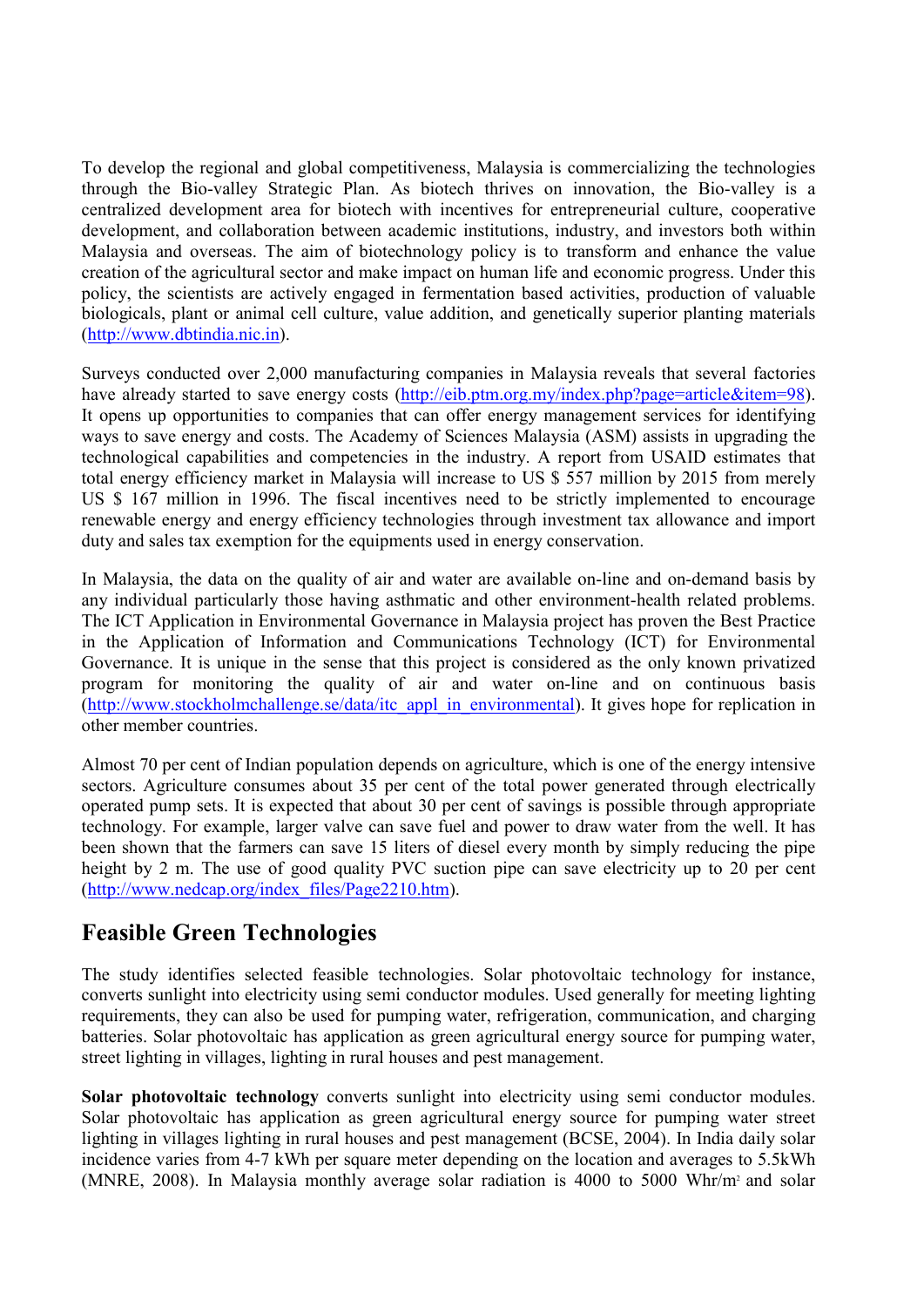energy received in a year is 16 times the annual Malaysian conventional energy requirement (EcoSecurities, 2003). Solar map developed by Centre for Energy Studies (CES, 2005) shows 7kWh/sq.m/day average annual Global Horizontal Solar Irradiance in Nepal.

Wind energy is in a boom cycle. Overall, wind energy contributes only 1% of global electricity generation, but some countries and regions are already producing up to 20% (http://eib.ptm.org.my). Its importance is increasing in the sense that comparatively with other sources; the wind energy produces less air pollutants or greenhouse gases.

**Biofuel** as bio-ethanol and bio diesel have the potential to assume an important portfolio in future energy platter. Food security concerns and risks to environment and biodiversity are parameters that necessarily need to be assessed while analyzing sustainability linkage of agriculture and biofuel. Also, conversion of wasteland to farmland with some crop options can be viewed as positive impacts. This area is going to be the hot cake for future research.

In India, if all available sugarcane molasses is utilized 0.8 million kilolitres of ethanol thus produced can replace 9% of current petroleum requirements. India also estimates to have 3.1million hectares of Jatropha plantations by 2009 (http://www.finfacts.com/irelandbusinessnews/publish/article\_1011463.shtml). One hectare of plantation in average soil gives 1.6 tons of oil.

**Biogas** is the product of anaerobic digestion of organic matters by methanogenic bacteria. Biogas qualifies on the merits that this technology utilizes organic agricultural waste and converts it to fuel and fertilizer. Direct impacts of biogas are fuel-wood, agriculture residue, livestock manure, and kerosene savings. Increases in soil fertility and crop production have also been observed.

**Hydropower** plants ranging from maximum capacity of 500 kW in Nepal to 25 MW in India are conceived renewable. Generally used in rural electrification, hydropower plants can take an equally important role in facilitating irrigation and value addition at source of agricultural products.

Agriculture residues and wastes are converted to electric and thermal energy through processes like combustion, gasification, and cogeneration. **Biomass** technologies compliment mainstream crop production and reduce or completely replace consumption of traditional fuel. Experiences of some APCAEM countries portray biomass to be effective means of increasing agricultural revenue and conserving exhaustible resources.

Improved **Water Mills** (an intermediate technology based on principle of traditional water mills) in Nepal have made milling efficient (up to 3kW can be generated) and reliable, by also increasing the income of millers. In Nepal, 25,000 traditional mills are still in operation (http://www.aepcnepal.org).

**Geothermal technology** has potential in China, Thailand, and the Philippines. A geothermal power plant not only generates electricity but also produces hot water for cold storage and crop drying.

The use of **bio transgenics** (BT) also referred to as Genetically Modified Organisms (GMO) has been growing at 45% per annum in developing countries which now account for 39% of 103 million hectares planted worldwide (Pehu et. al. 2007). Mostly in India and China, 9.2 million farmers planted BT cotton on 7.3 million hectares in 2006 (Ibid). Recent developments such as the modified high yield oil seeds can trigger rapid spread of transgenic crops.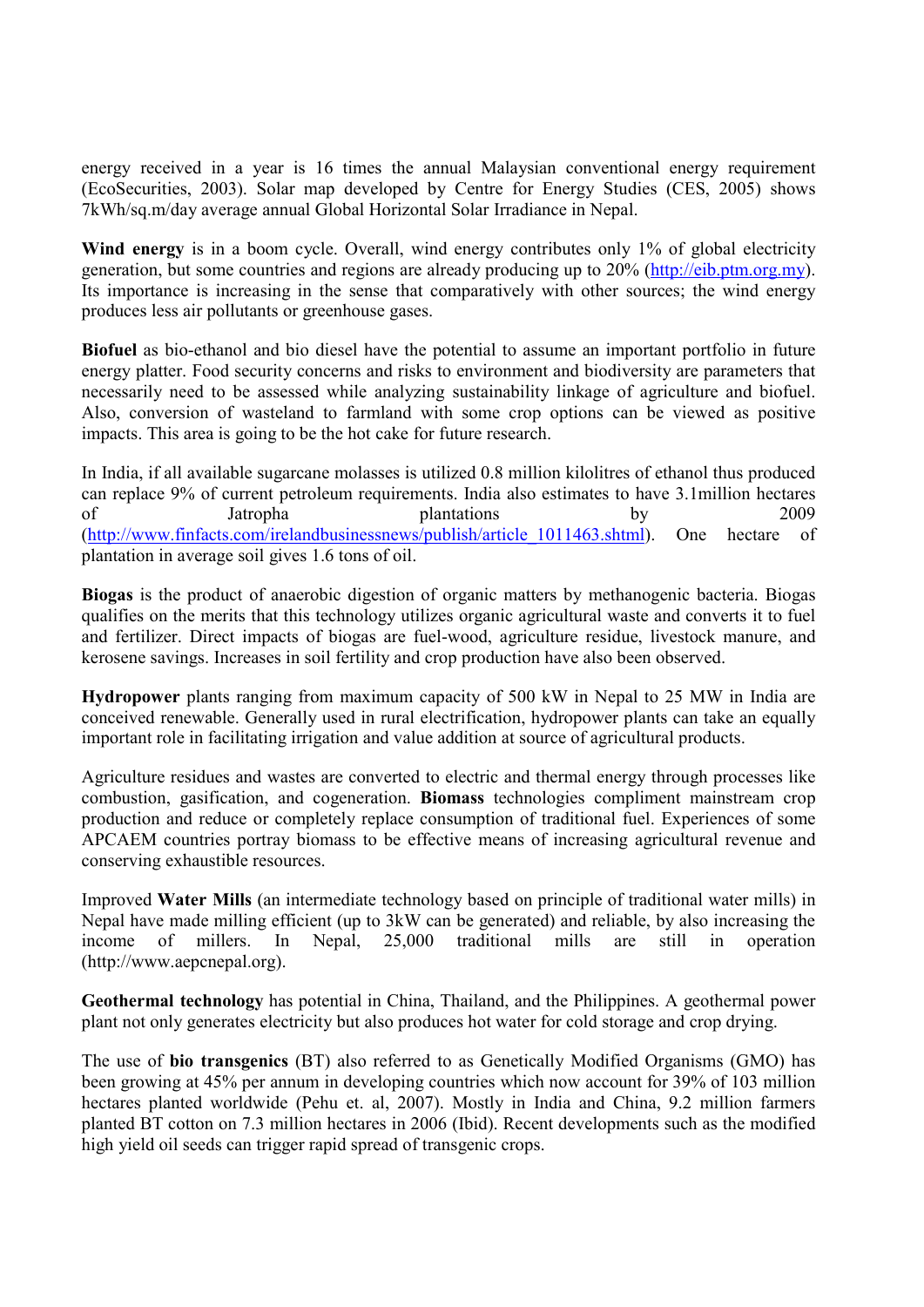Most **transgenic technologies** are under research and development phase and comprehensive results have not yet been ascertained. Among food crops few like rice, eggplant, mustard, cassava, bananas, sweet potato, lentils, and lupines have been approved for field testing in one country or the other, while some like BT Maize (mostly for feed) in the Philippines, publicly developed transgenic vegetables in China are allowed for cultivation.

**Organic and biodynamic farming** systems have soils of higher biological, physical, and in many cases chemical quality than that of conventional counterparts. When productivity in terms of inputs applied and outputs obtained and social costs of conventional farming are considered, organic alternative has been found to be significantly economical.

Identifying **Integrated Pest Management** (IPM) as a knowledge intensive approach dichotomous to conventional chemical intensive approach best serves the purpose of this research. IPM, especially through initiative like Farmer Field School programs where farmers are envisaged experts with their expertise emanating from routine hits and trials, interactions, and trainings have both empowered farmers and maintained agricultural and environmental balance.

Precision agriculture uses **ICT** to cover the three aspects of production namely for data collection of information input through options as Global Positioning System (GPS) satellite data, grid soil sampling, yield monitoring, remote sensing, etc; for data analysis or processing through Geographic Information System (GIS) and decision technologies as process models, artificial intelligence systems, and expert systems; and for application of information by farmers.

### **Good Practice Model**

### *Nepal-Biogas*

The best practice model in Nepal has been the Biogas and agro-forestry. Biogas has link with agriculture, forest, environment and overall livelihood of the people. It is capable to increase income of people, save environment and health and contributes managing time for women and children.



#### **Figure 1: Sustainability and Biogas**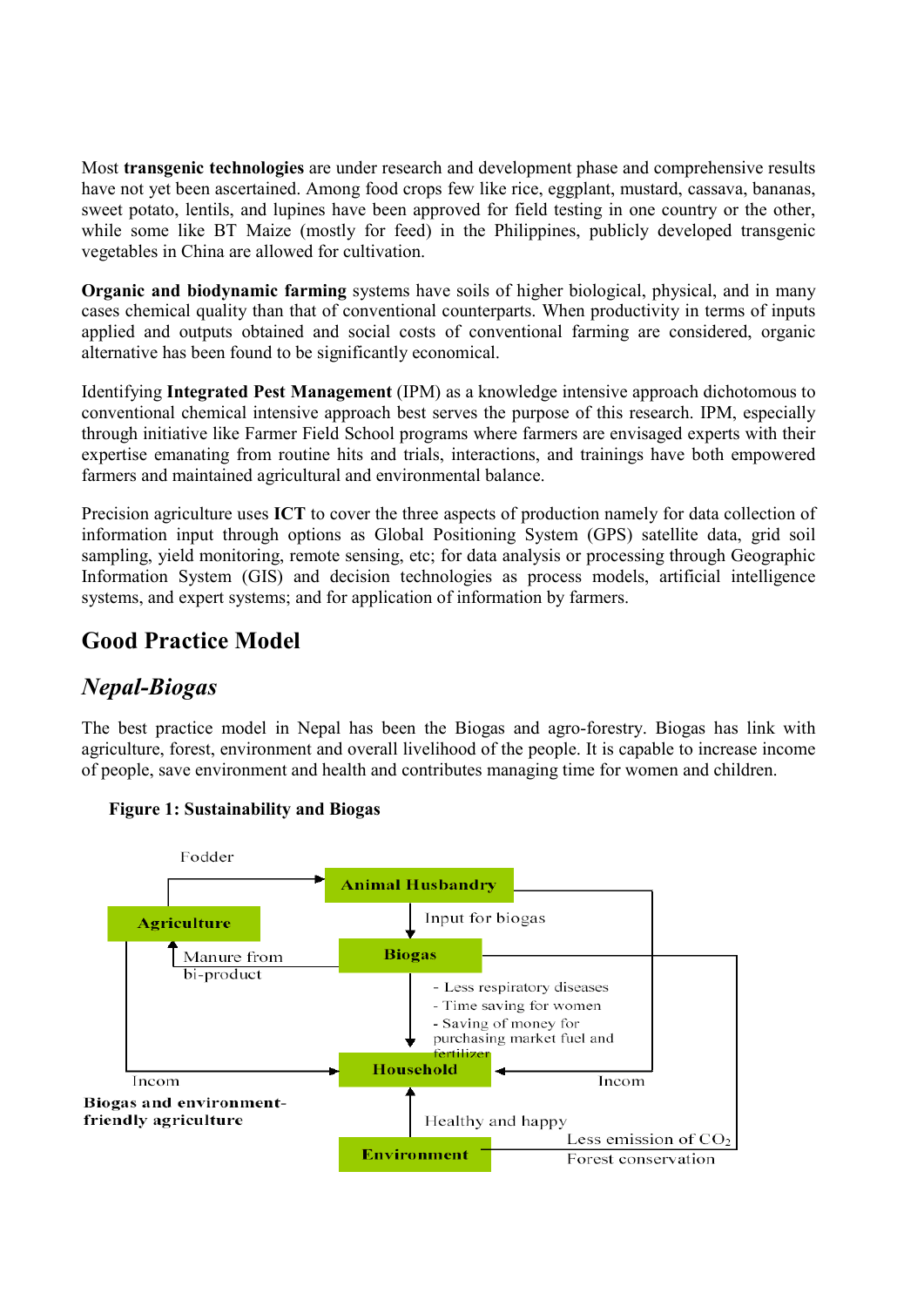Biogas has direct and indirect impact on poverty reduction through improved health status, time saving for woman, cost saving for fuel and fertilizer. From the environmental standpoint biogas contributes in conservation of forest resources, reduces indoor pollution, decreases greenhouse gas emission, and helps in cutting down the use of chemical fertilizers. As shown in table 1 below, since methane combustion is smokeless and non-toxic, biogas as cooking fuel significantly improves household environment.

| Size of plant        | Terai | Mid-hills | <b>Average (Terai and Hills)</b> |  |
|----------------------|-------|-----------|----------------------------------|--|
| $4 \text{ m}^3$      | 3.17  | 5.75      | 4.46                             |  |
| $6 \text{ m}^3$      | 7.27  | 8.00      | 7.63                             |  |
| $8 \text{ m}^3$      | 9.33  | 9.94      | 9.63                             |  |
| $10 \text{ m}^3$     | 7.44  | 7.87      | 7.65                             |  |
| Average of all sizes | 7.35  |           |                                  |  |

Source: (Pandey 2005)

Benefit of biogas is estimated to be very high in comparison to cost. Following table summarizes basic elements of cost benefit analysis.

#### **Table 2: Summary of cost and benefit of biogas**

| Cost                           | <b>Benefit</b>                                  |  |  |
|--------------------------------|-------------------------------------------------|--|--|
| Installation cost              | Time saving for women                           |  |  |
| Maintenance cost               | Reduced expenditure for kerosene and other fuel |  |  |
| Transaction cost for searching | Conserved forest                                |  |  |
|                                | Manure for farming                              |  |  |
|                                | Less use of fertilizer                          |  |  |
|                                | Reduced respiratory dieses                      |  |  |
|                                | Income from $CO2$ fund                          |  |  |

Biogas has been feasible technology due to following point of technology evaluation as explained in methodology.

#### **Table 3: Evaluation of technology for adoption**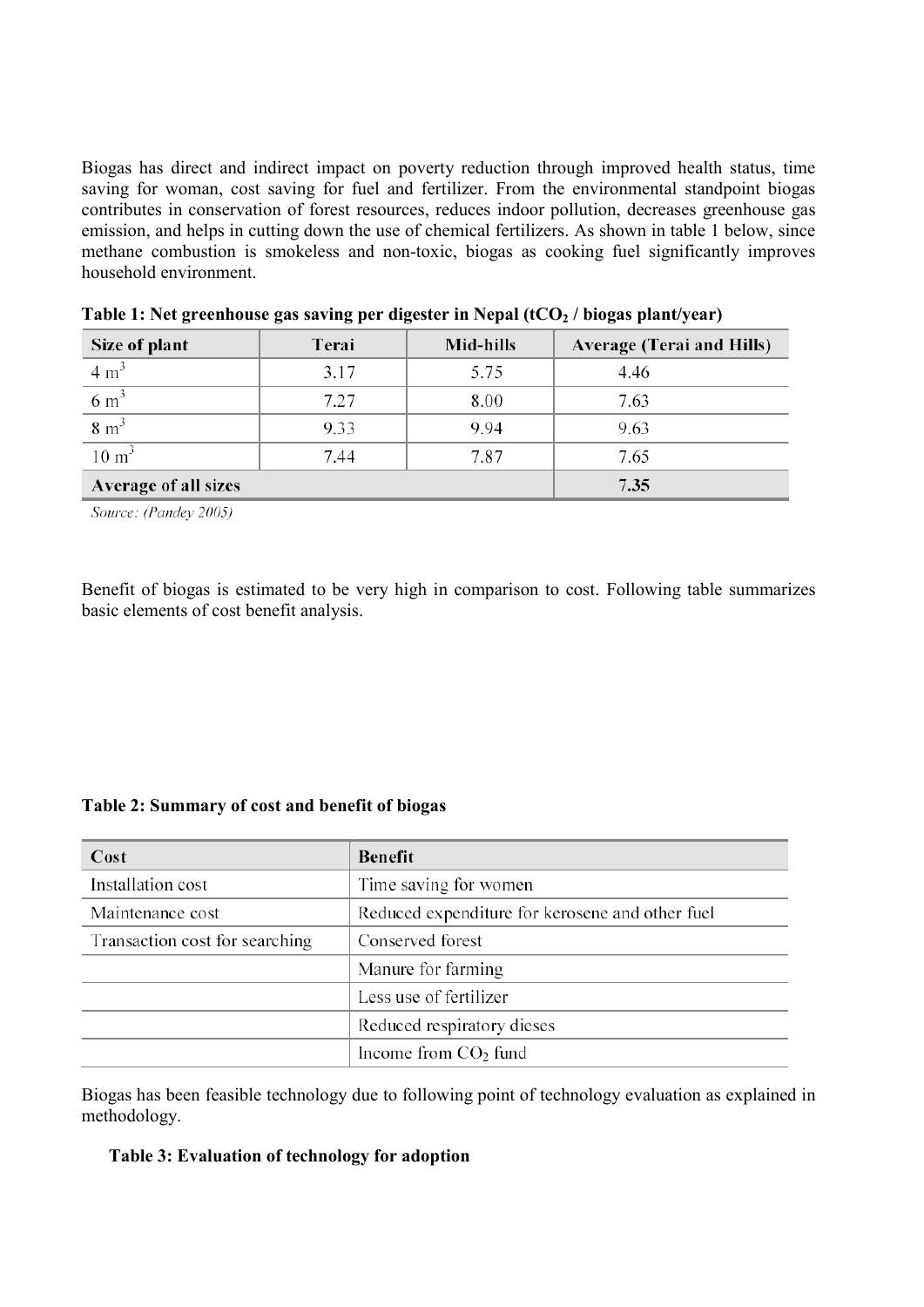| <b>Characteristics</b>       | Impression   | Reason                                                                                       |
|------------------------------|--------------|----------------------------------------------------------------------------------------------|
| System Independence          | Yes          | Less capital is required, available through<br>subsidy                                       |
| Image of Modernity           | Yes          | People feel proud after installing it                                                        |
| Individual vs<br>Collective  | Collective   | Individual during installation, collective for<br>maintenance and operation                  |
| Cost of Technology           | Low          | Relatively less than other source of energy                                                  |
| <b>Risk Factor</b>           | Very low     | After sales service is readily available                                                     |
| <b>Evolutionary Capacity</b> | Very high    | Increased restriction of using forest product and<br>scarcity and expensive hydroelectricity |
| Single and Multi<br>Purpose  | Multipurpose | Cooking, lighting, manure and even to run<br>small rice mill.                                |

## *Nepal-Agro forestry*

Agro-forestry as a sustainable land-management system, increases the overall yield of the land, combines the production of crops (including tree crops) and forest plants or animals simultaneously or sequentially on the same unit of land and applies management practices that are compatible with the cultural patterns of local population.

Growing trees on farm is common practice in Nepal. There are several theoretical and empirical evidences to show the impact of agro-forestry on sustainable and environmental friendly agriculture, income generation and poverty reduction in rural area and positive impact on gender. Agro-forestry is more profitable than forestry or agriculture alone, and may have a number of social and organizational advantages (Amatya and Newmann, 1993).

#### **Table 4: Net benefit from agro-forest, agriculture, and forest**

Year Agriculture alone **Forestry** alone Agroforestry  $\mathbf{1}$  $-0.37$  $0.1$  $-0.25$ 5 0.02 0.095 0.09 10 0.02 0.095 0.12 5 0.085 7.085 20

Net benefits ('00000 NRs/ha)

Source: Adopted from Sharma, 2007

Like biogas, agro-forestry also has excess of benefit over cost as shown below:

#### **Table 5: Summary of cost and benefit of agroforestry**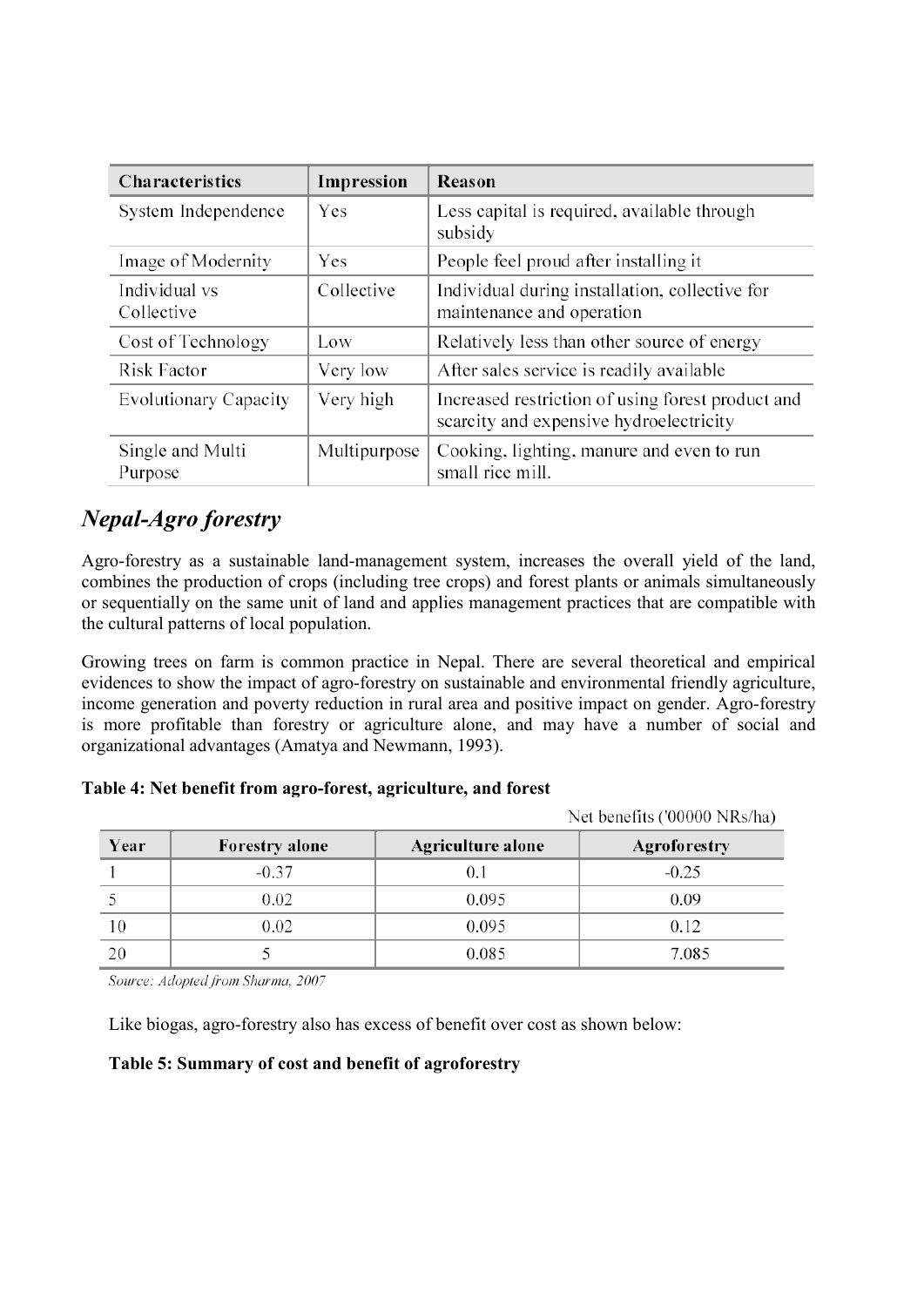| Cost                      | <b>Benefit</b>                                               |  |  |  |
|---------------------------|--------------------------------------------------------------|--|--|--|
| Initial investment        | Income of farmer                                             |  |  |  |
| Opportunity cost of land  | Improved social wellbeing                                    |  |  |  |
| Marketing cost for forest | Improved environmental quality                               |  |  |  |
| product                   | Reduced threat from pest, insect and animal on other<br>crop |  |  |  |
|                           | Women empowerment                                            |  |  |  |

### *India-Jatropha*

India is second highest populated country with one of the highest growth rate in the world. This necessitates high demand for energy. India's energy demand is expected to grow at an annual rate of 4.8 per cent over the next couple of decades (Gonsalves, 2006). Most of the energy requirements are currently satisfied by fossil fuels – coal, petroleum-based products and natural gas. Domestic production of crude oil can only fulfill 25-30 per cent of national consumption (Ibid). Therefore, India is promoting jatropha. Major attraction of Jatropha lies on its growing capacity even in saline, marginal and infertile soil. Since it can grow without water, drought has no impact on it. Furthermore, it requires little maintenance that in turn reduces cost of production.

There is worldwide debate over usefulness of biofuel. Many scholar suspect that biofuel feedstock may take away arable land from food grain production. This will have negative impact on poverty and food security. But Jatropha is free from this charge. Jatropha production has very high potential to ensure environment-friendly agriculture.

Some of the elements of exhibiting attribute are:

- Less use of fertilizer and pesticide
- Reduce emission of green house gasses
- Maintains the soil fertility
- Pleasant landscape through intensive farming
- Reduce soil erosion

Similarly Jatropha require low initial investment, reduce working hour in farm (it has direct impact on welfare of woman). Jatropha can be grown in the land whose opportunity cost is zero.

Although Jatropha has been taken as boon in India, some important problems have also been identified.

Following are the problems revealed by farmers regarding Jatropha cultivation (Dhanda, 2004 cited in Gonjalves, 2006).

- 1. Lack of confidence in farmers due to the delay in notifying, publicizing and explaining the government bio-diesel policy
- 1. No minimum support price
- 2. In the absence of long-term purchase contracts, there are no buy-back arrangements for purchase centres for Jatropha plantations
- 3. Lack of availability of certified seeds of higher yield containing higher oil content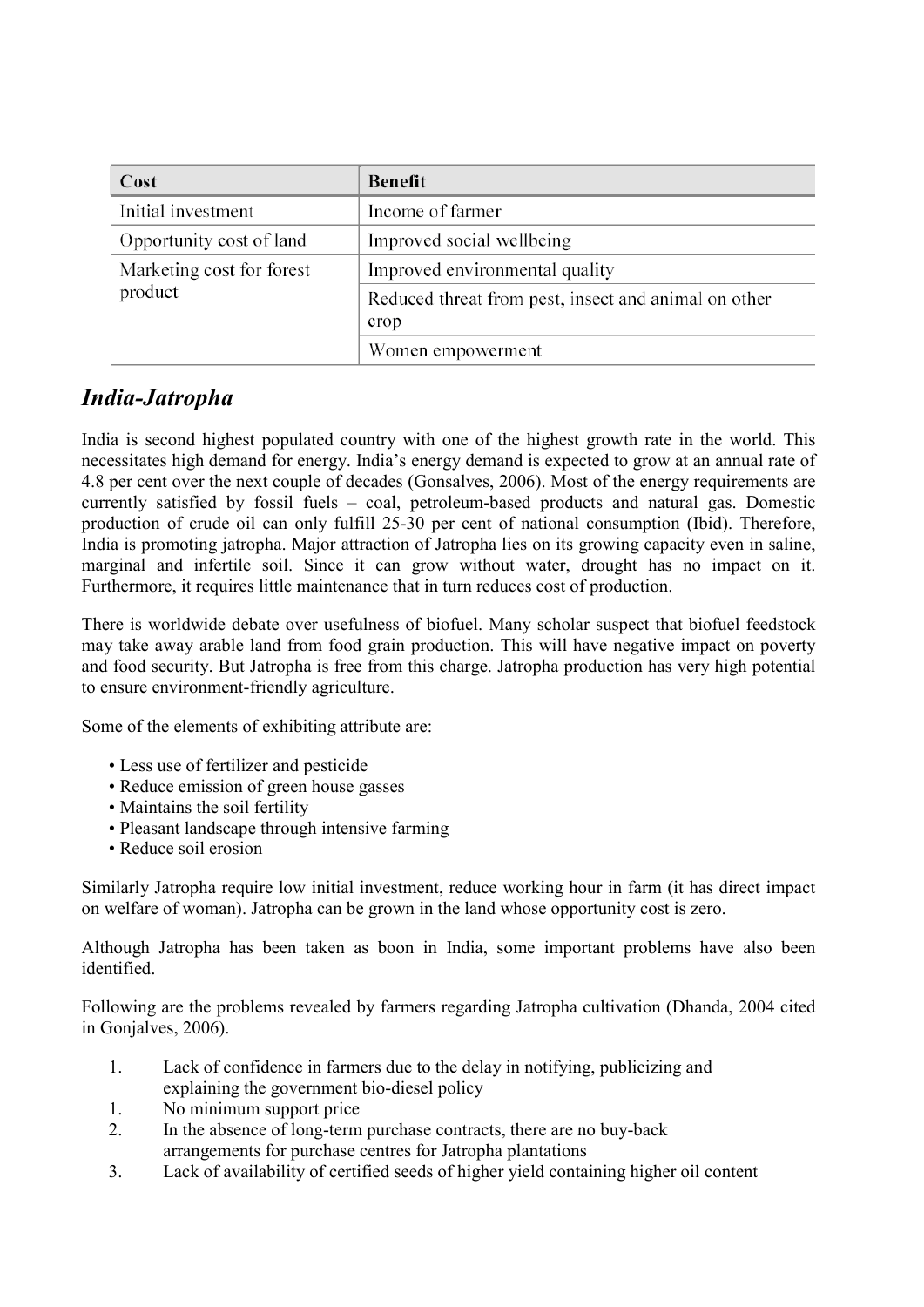- 4. No announcement of incentives/subsidy and other benefits proposed to be provided to farmers
- 5. Non-availability of cultures of Jatropha

### **Table 6: Summary of cost and benefit of jatropha**

| Cost                                   | Benefit                                                      |  |  |
|----------------------------------------|--------------------------------------------------------------|--|--|
| Direct production cost                 | Income of farmer                                             |  |  |
| Opportunity cost of land               | Improved social well being                                   |  |  |
| Reduced income of petro-product seller | Improved environmental quality                               |  |  |
|                                        | Reduced threat from pest, insect and animal on<br>other crop |  |  |
|                                        | Reduced risk from oil price and import shocks                |  |  |

## **Table 7: Evaluation of technology for adoption**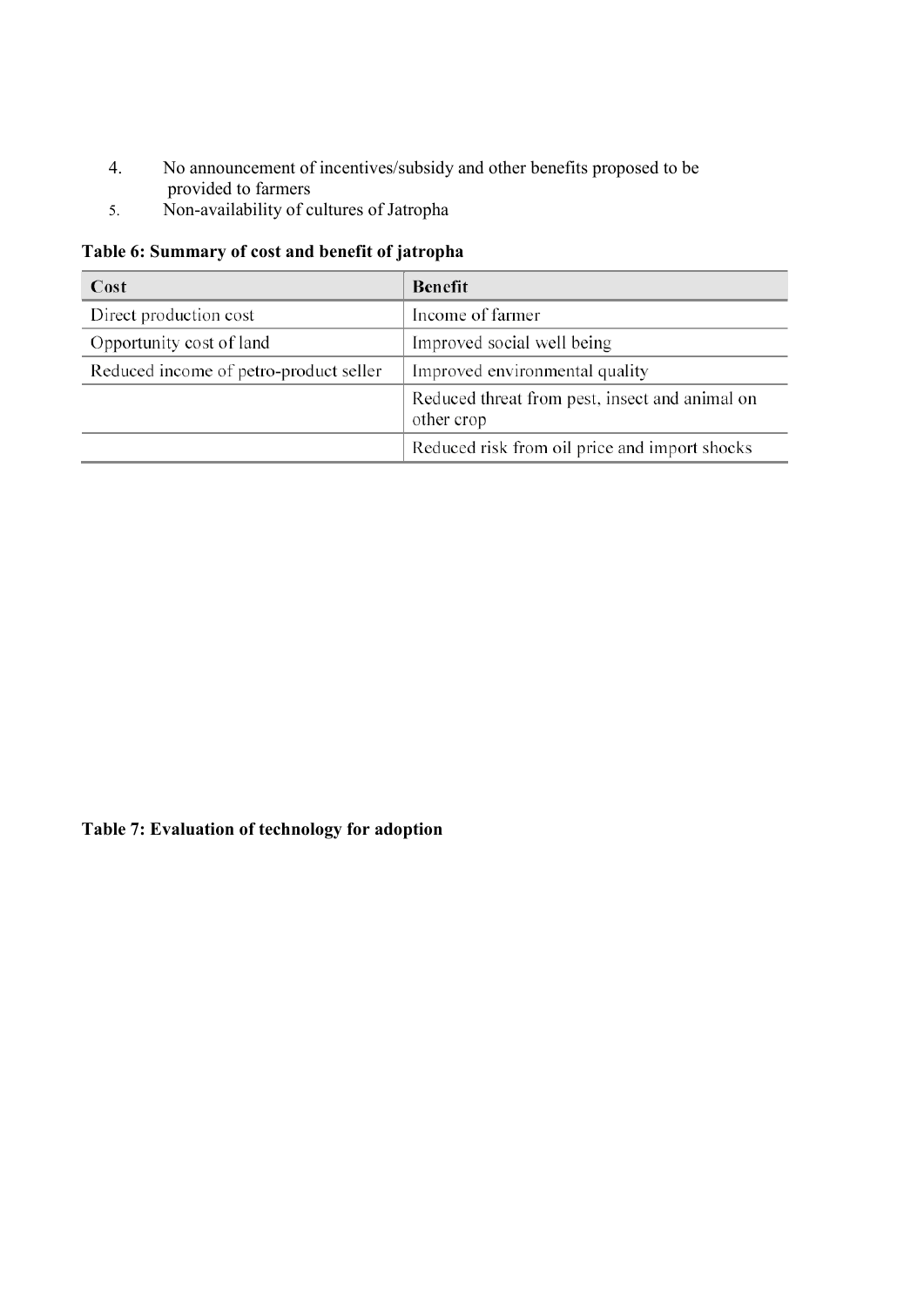| <b>Characteristics</b>      | Impression   | Reason                                                                                                                                           |
|-----------------------------|--------------|--------------------------------------------------------------------------------------------------------------------------------------------------|
| System Independence         | Yes          | Less capital is required                                                                                                                         |
| Image of Modernity          | Yes          | Relatively new concept so people will not hesitate<br>to adopt in the ground of social prestige                                                  |
| Individual Vs<br>Collective | Collective   | For economies of scale people will have to grow<br>collectively                                                                                  |
| Cost of Technology          | Very low     | Only labour is the significant input                                                                                                             |
| Risk Factor                 | Very low     | Little will be at stake as it is grown in marginal<br>land                                                                                       |
| Evolutionary capacity       | Very high    | Fuel shortage in India will expand the Jatropha<br>production                                                                                    |
| Single vs Multi Purpose     | Multipurpose | There are many use of Jatropha. Jatropha is not<br>only a cash crop but also technology to save<br>environment and fill the gap of energy supply |

## *Malaysia-Biomass*

Biomas is available on a renewable basis through forest and mill residues, wood wastes, agricultural crops and wastes and animal wastes etc. Because of the high sunlight intensity and high rainfall, production of biomass is possible throughout the year. Major contributor of biomass is palm oil industry, mainly lingo-cellulosics.

Wood residues, palm oil waste and agricultural waste are being converted into usable forms of energy for heat generation. Increased utilization of such renewable energy including biomass and municipal waste has worked as a means of pollution control

| at paint on mins in brancy sin $(1 \text{ cm})$ |                                                                                           |                  |                                    |                                             |                                  |                                               |
|-------------------------------------------------|-------------------------------------------------------------------------------------------|------------------|------------------------------------|---------------------------------------------|----------------------------------|-----------------------------------------------|
| Type of<br>Industry                             | Production<br>(1000)<br>Tonne)                                                            | Residue          | Residue<br>Product<br>Ratio<br>(%) | <b>Residue</b><br>Generated<br>('000 Tonne) | <b>Potential</b><br>Energy<br>РJ | Potential<br>Electricity<br>Generated<br>(MW) |
| Oil Palm                                        | 59800                                                                                     | EFB at<br>65% MC | 21.14                              | 12641                                       | 57                               | 521                                           |
|                                                 |                                                                                           | Fiber            | 12.72                              | 7607                                        | 108                              | 1032                                          |
|                                                 |                                                                                           | Shell            | 5.67                               | 3390                                        | 55                               | 545                                           |
|                                                 | <b>Total Solid</b><br>POME $(3.5 \text{ m}^3 \text{ per ton})$<br>of $CPO/65%$ of $FFB$ ) |                  |                                    | 16670                                       | 220                              | 2098                                          |
|                                                 |                                                                                           |                  |                                    | 38870                                       |                                  | 320                                           |

**Table 8: Potential power generation from oil palm residues at palm oil mills in Malaysia (Year 200)** 

Source: Malaysian Oil Palm Statistics, 2002, 22<sup>nd</sup> Edition, MPOB.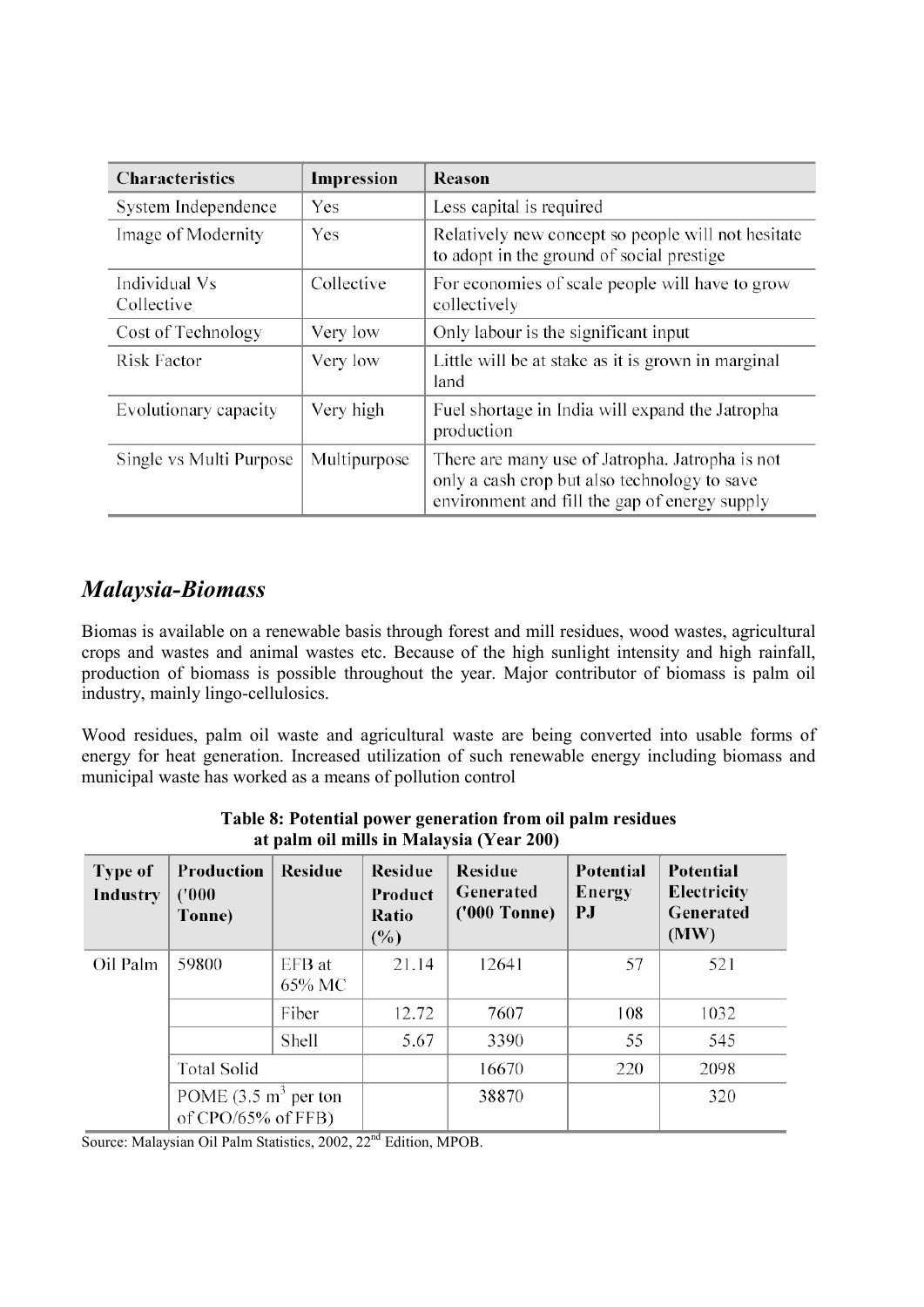### **National Policies for GT: Impact, Implication and Challenges**

With regards to the policy in the studied countries, Nepal for instance, has neither separate nor umbrella policy for enhancing GT. Periodic plan document is the major source of policies. Currently, Nepal has concluded the Tenth Five Year Plan (2002-07) and executing the Three Year Interim Plan (TYIP) (2007/08-2009/10). In the TYIP, there are several disaggregated objectives and policies that may influence the adoption and expansion of GT.

India is one of the neediest countries for renewable energy resources. India's goal is to add 10,000 MW in the power generation capacity through sources of renewable energy. With the purpose of expanding renewable energy, India has brought several policies and programs including "New and Renewable Energy Plan" under the proposed 11th Plan, Electricity Act, Renewable Energy Act etc. The Renewable Energy Act has been formulated to meet 20 percent of the country's total energy requirement by 2020 (Ghosh, NA).

Malaysia's Green Technology revolves around renewable energy. Agriculture sector is only the third large sector which contributes only 8.2 percent to the GDP. This share is heavily dominated by oil palm that is largely produced for biofuel. The country has new energy policy (5th Fuel Policy). The basic principle is to promote new sources of renewable energy to supplement to the conventional supply of energy. The fuel diversification policy which includes oil, gas, hydro and coal will be extended to include renewable energy as the fifth fuel, particularly biomass, biogas, municipal waste, solar and mini-hydro.

Malaysia's Five Fuel Diversification Policy provides the renewable energy policy guidance while the current grid-based small renewable energy programs or SREP (Small Renewable Energy Program), embodies national renewable energy strategy. The Government provides both investment incentives and tax exemption for promoting renewable energy.

There is a consensus that although there is a strong business case for "sustainability", it is one of the most difficult and complex tasks to balance between environmental and business concerns. There is a problem in balancing between the societal benefits of "green" practices and regulations with their costs.

The Inter-governmental Panel on Climate Change (IPCC) in its Fourth Assessment Report outlines human activity for creating scary effects of climate change to damage the world environment. The global temperature has risen by 1.8-4°C and sea level rise of 18-59 cm is expected by the end of the century. This scenario necessitates the early success in deploying renewable carbon-free technologies by moving away from the coal and oil based economy to low carbon economy including solar, wind, nuclear, bio-fuels, hydroelectricity, batteries, hybrid cars, etc. Efforts in recent years are found in building giant space mirrors to reflect solar radiation back into space for commercializing renewable energy.

As population is expected to increase to at least 8 billion by 2020, the amount of arable land available to meet increased demand from a burgeoning population is limited. The need is to meet such demand through improved yields of commonly grown staple crops. Boosting production using fewer natural resources is possible through biotechnology. The contributions of biotechnology includes the production of "Golden Rice" which is enriched with beta carotene and iron that can help combat vitamin-deficiency, a principal cause of blindness and anemia; plants resistant to toxic metals that will increase the areas available for farming; and insect-resistant cotton that provided better yields is improving the lives of farmers in China, South Africa and elsewhere.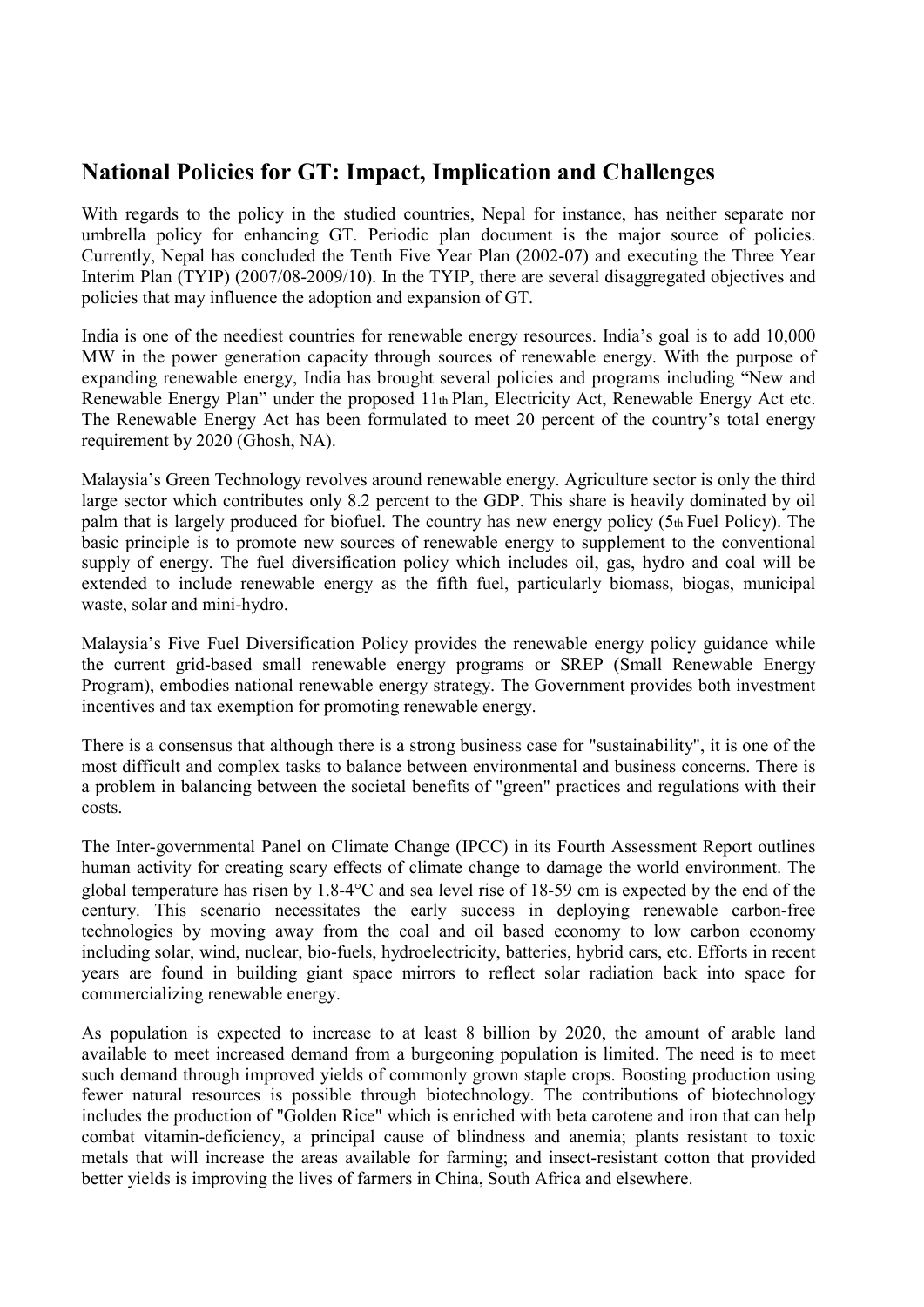The development of innovative, appropriate and efficient information and communication systems is possible through the establishment of ICT infrastructure, which can prove to be nations' critical tools in the promotion of development. Among the proposed countries in the present study, Malaysia is relatively in a better financial position to use ICT technology. India has advantages to have local producer of computer hardware or software. However as the price of PC equipments is out of the range of most individuals, the service is not affordable for the majority of individuals and small businesses. The reason Nepal is way behind in terms of precision agriculture in South Asia is because the ICT content, applications, services, and management is poor.

Technologies that were reviewed for three APCAEM member countries (India, Malaysia and Nepal) were solar photovoltaic, wind energy, biofuel, biogas, micro and small hydropower, biomass, solar thermal, improved water mill, geothermal energy, bio transgenics, organic farming, integrated pest management, information and communication technology. These countries have been using all these technologies more or less to a greater extent. However Malaysia is more interested towards biofuel (oil palm production) while India is equally interested towards biofuel and other renewable sources of energy. In case of Nepal, biogas and hydroelectricity are two major areas of green technology where government policy pays special attention. But the common point of these three countries towards GT is that they have laid emphasis to energy sector technologies.

For poor people, agriculture technology including GT has little importance. The only way through which GT can support these poor people is increased wage rate in agriculture via increased productivity. But GT is not capable to compete with modern technology with inorganic manure and other chemicals. This is the possible reason for not giving priority for GT in agriculture sector in poor countries. This is also evident from the fact that in Malaysia IPM (Integrated Pest Management) with FFS (Farmer Field Schools) approach never got operational, in India, IPM activities are surviving through government budget. In Nepal as well, the situation of IPM is not different.

The energy service, in form of electricity from small-scale wind and solar photovoltaic, has been found indirectly encouraging farmers' incomes and savings by reducing health hazards from indoor air pollution and expenses incurring in the purchase of commercial fossil fuels; and by creating nonfarm opportunities. Public investment for the promotion of these technologies is necessary. An ideal scheme would not only be socially equitable but also create structures and process flows to guarantee long-term sustainability of technologies.

The use of solar thermal, especially solar water heaters, at household level can be expected to grow with inevitable rises in energy price. However, technical assistance through public programs will be necessary to increase application of solar dryers in agro processing. The role of agricultural cooperatives, agricultural networks and line agencies is very important towards creating markets and market links for products from clean processing.

The micro and small hydro schemes can deliver power required for agricultural growth. Irrigation canals carrying water from tailrace of power plants are also distinct possibilities. It is therefore important to consider multi-functionality of these schemes and formulate strategies accordingly.

It was observed that in the entire selected countries one or the other policy are pledges to create conductive environment for the transfer of green technology. In Nepal, the policy addresses adverse environmental impacts. However no direct linkage exist establishing green agriculture technologies as the instrument to meet these objectives. Similarly, Indian policies and plans are either silent or ambiguous on greening the agriculture. Malaysian initiatives as Small Renewable Energy Programs and Five Fuel Diversification Policy, speak inadequately on the possibilities of linkages between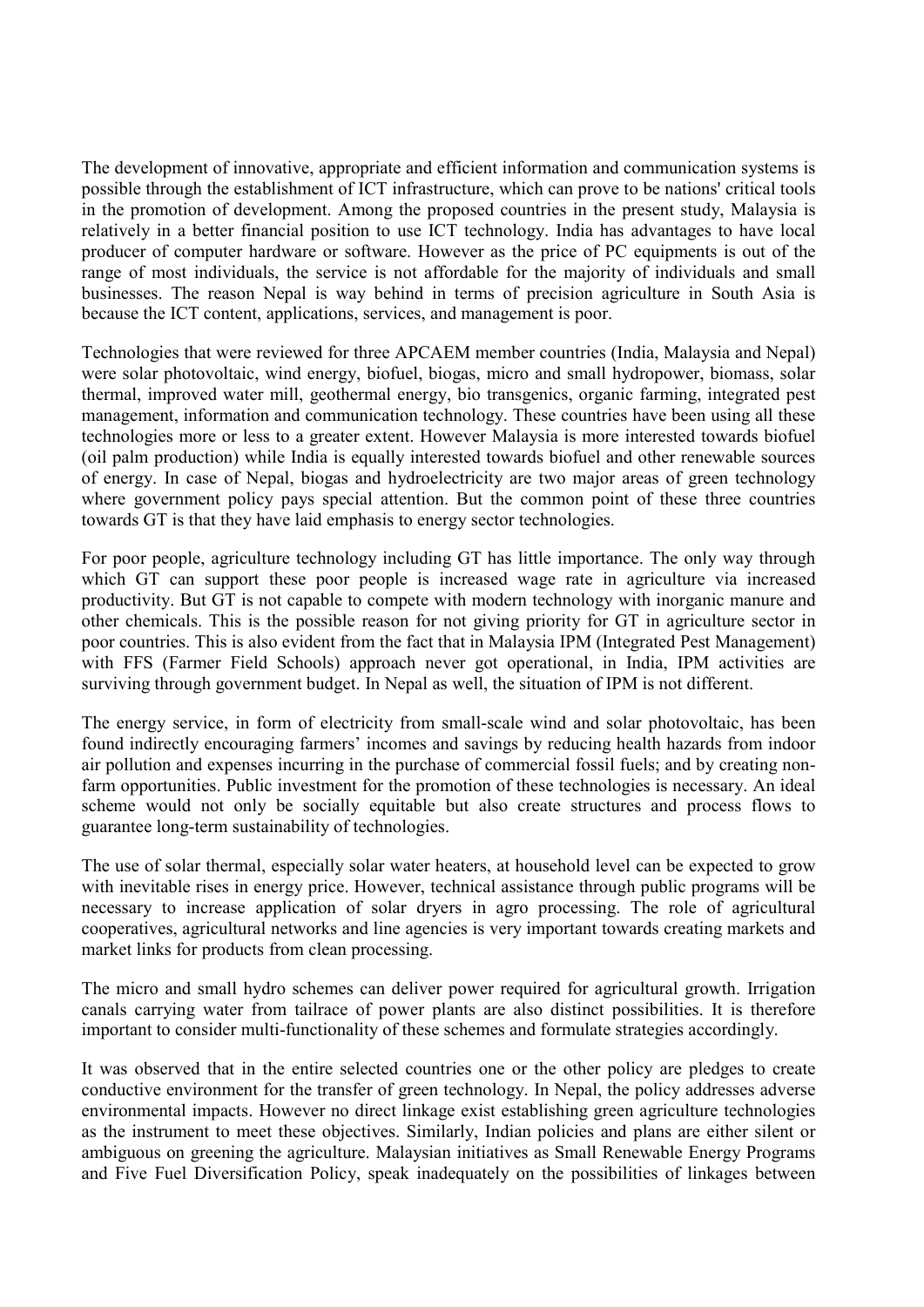sustainable agriculture and energy policies. Furthermore, although there exist policies in each of the country, they face implementation problem. Thus to demystify the scopes of existing policies and their implications on sustainable agriculture, close investigations is necessary by further scrutining the existing policies in Phase II program.

The possibility of alternative technologies to adopt GT should not be assessed in isolation. Implications on income and opportunity creation; output, input, and ecological balance, gender equity, etc. is recommended to consider. As GT assures potency for sustainable agricultural growth, significant effort is needed to substitute conventional practices. However, this will be possible if efforts are made to develop indigenous energy sources for enhancing the culture of practicing ecofriendly energy resources.

#### **References**

Amatya, S.M. and Newmann, S.M.(1993). Agroforestry in Nepal: research and practice.

Agroforestry Systems, 21: 215--222, 1993.

BCSE.(2004). Increasing Access in Developing Countries. The Business Council for Sustainable Energy.USAID, Washington, D.C.

CES.(2005). Solar and Wind Energy Resource Assessment in Nepal. AEPC, Kathmandu

de Janvry, Alain, Gregory Graff et al.(2000). Technological Change in Agriculture and Poverty Reduction. Concept paper for the WDR on Poverty and Development 2000/01, University of California at Berkeley, USA.

EcoSecurities.(2003). Renewable Energy in Malaysia-Market Prospects. EcoSecurities Ltd. for DTI, Pub URN 03/754, U.K.

Ghosh, S.(NA).Sustainable Energy Policies for Clean Air in India. Background Paper Prepared for The Atlantic Council of USA.

Gonsalves, Joseph B.(2006). An Assessment of the Biofuels Industry in India.

MNRE.(2008). Ministry of New and Renewable Energy, India. http://mnes.nic.in

Pandey, B.(2005). Case Study: Financing for Rural Energy Development in Nepal. Energy Resource Development Series No. 40. UNESCAP, Thailand.

Pehu, E. and C. Ragasa, (2007).Agricultural Biotechnology Transgenics in Agriculture and their Implications for Developing Countries. Background Paper for World Development Report 2008, The World Bank.

Sharma, S.P. (2007). *Agro-forestry Policies in Nepal.*Presentation made in the modular seminar on Agro and Farm Forestry System, Msc-FEM, Freiburg University, Germany.

Thirtle C, and Xavier, I., (2001) Relationships between Changes in Agricultural Productivity and the Incidence of Poverty in Developing Countries. DFID: London.